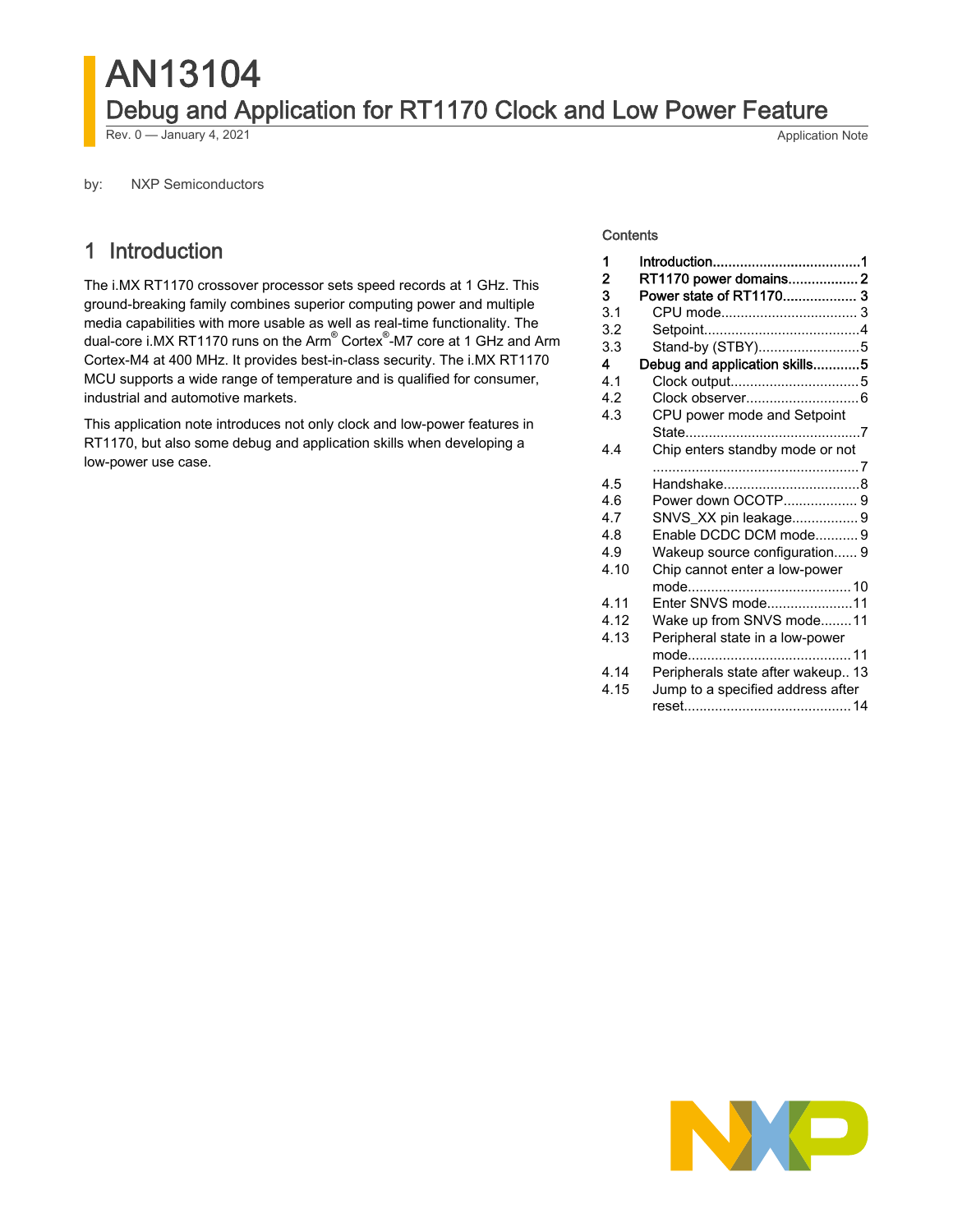# <span id="page-1-0"></span>2 RT1170 power domains



The peripherals of RT1170 are allocated to each power domain according to the function and attribute.

SoC domain includes WAKEUP MIX, MEGA MIX and DISP MIX. SoC domain is powered by DCDC. If the DCDC is powered down, these MIX and its peripherals are also powered down. However, WAKEUP MIX is powered down directly by DCDC without a power gate while MEGA MIX and DISP MIX have their own power gate. LPSR domain includes some peripherals and CM4 platform, but CM4 platform has its own function domain. [Table 1](#page-2-0) lists peripherals in each domain.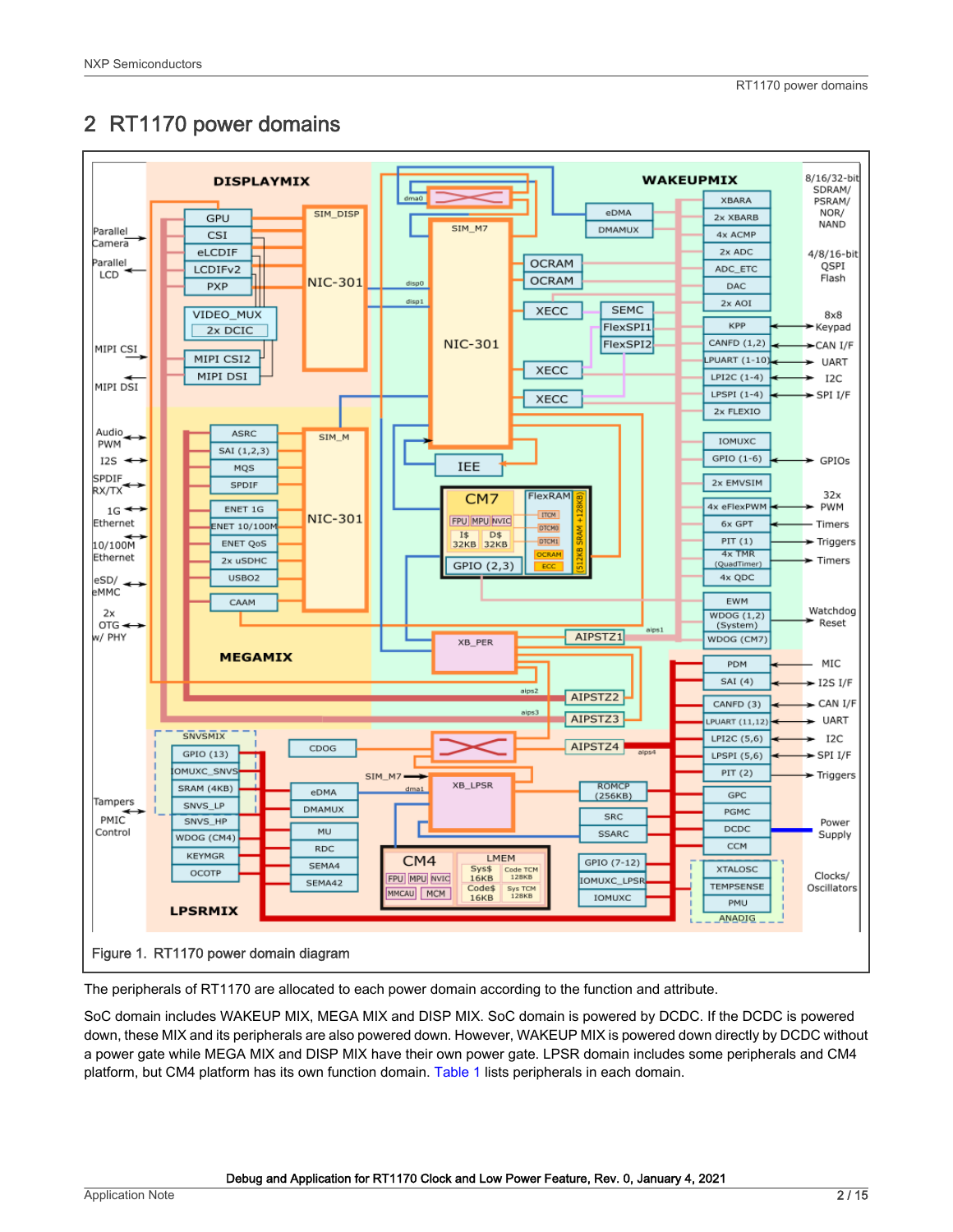#### <span id="page-2-0"></span>Table 1. Peripherals in each domain

| Domain         | <b>Description</b>                                                                                                                                                                                                                                                                                                                                                                                                                                                                                                                                                                                                                               |
|----------------|--------------------------------------------------------------------------------------------------------------------------------------------------------------------------------------------------------------------------------------------------------------------------------------------------------------------------------------------------------------------------------------------------------------------------------------------------------------------------------------------------------------------------------------------------------------------------------------------------------------------------------------------------|
| CM7            | Cortex-M7 core and its platform                                                                                                                                                                                                                                                                                                                                                                                                                                                                                                                                                                                                                  |
| CM4            | Cortex-M4 core and its platform                                                                                                                                                                                                                                                                                                                                                                                                                                                                                                                                                                                                                  |
| <b>WAKEUP</b>  | EWM, WDOG1, WDOG2, WDOG3, ACMP1, ACMP2, ACMP3, ACMP4, ADC1, ADC2, DAC, KPP,<br>LPUART1, LPUART2, LPUART3, LPUART4, LPUART5, LPUART6, LPUART7, LPUART8, LPUART9,<br>LPUART10, CANFD1, CANFD2, PIT1, GPT1, GPT2, GPT3, GPT4, GPT5, GPT6, Quad Timer1, Quad<br>Timer2, Quad Timer3, Quad Timer4, FlexPWM1, FlexPWM2, FlexPWM3, FlexPWM4, GPIO1, GPIO2,<br>GPIO3, GPIO4, GPIO5, GPIO6, LPI2C1, LPI2C2, LPI2C3, LPI2C4, LPSPI1, LPSPI2, LPSPI3, LPSPI4,<br>FlexIO1, FlexIO2, EMVSIM1, EMVSIM2, FlexSPI1, FlexSPI2, SEMC, eDMA, DMAMUX, ADC_ETC,<br>XBAR1, XBAR2, XBAR3, IOMUXC, MTR, QNC1, QNC2, QNC3, QNC4, AOI1, AOI2, OCRAM1,<br>OCRAM2, XECC, IEE |
| <b>LPSR</b>    | CANFD3, LPI2C5, LPI2C6, LPUART11, LPUART12, GPIO7, GPIO8, GPIO9, GPIO10, GPIO11,<br>GPIO12, MIC, PIT2, WDOG3, SAI4, SEMA4, SEMA42_1, SEMA42_2, GPC, SRC, MU,<br>IOMUXC LPSR, DMAMUX, eDMA LPSR, SSARC                                                                                                                                                                                                                                                                                                                                                                                                                                            |
| <b>MEGA</b>    | ENET1G, ENET, ENET QoS, uSDHC1, uSDHC2, USB_OTG1, USB_OTG2, SPDIF, SAI1, SAI2, SAI3,<br>MQS, ASRC, CAAM                                                                                                                                                                                                                                                                                                                                                                                                                                                                                                                                          |
| <b>DISPLAY</b> | GC355, PXP, LCDIF, LCDIF v2, CSI, MIPI DSI, MIPI CSI                                                                                                                                                                                                                                                                                                                                                                                                                                                                                                                                                                                             |

# 3 Power state of RT1170

The power state of RT1170 include CPU mode, Setpoint (SP) mode, and StandBy (STBY) mode. Here are some examples:

- Run Mode, SP1, No STBY
- Wait Mode, SP5, STBY
- Stop Mode, SP10, No STBY
- Suspend Mode, SP1, STBY



### 3.1 CPU mode

Each CPU platform has its own power mode. RT1170 contains four modes: RUN, WAIT, STOP and SUSPEND. [Table 2](#page-3-0) shows the differences of CPU modes.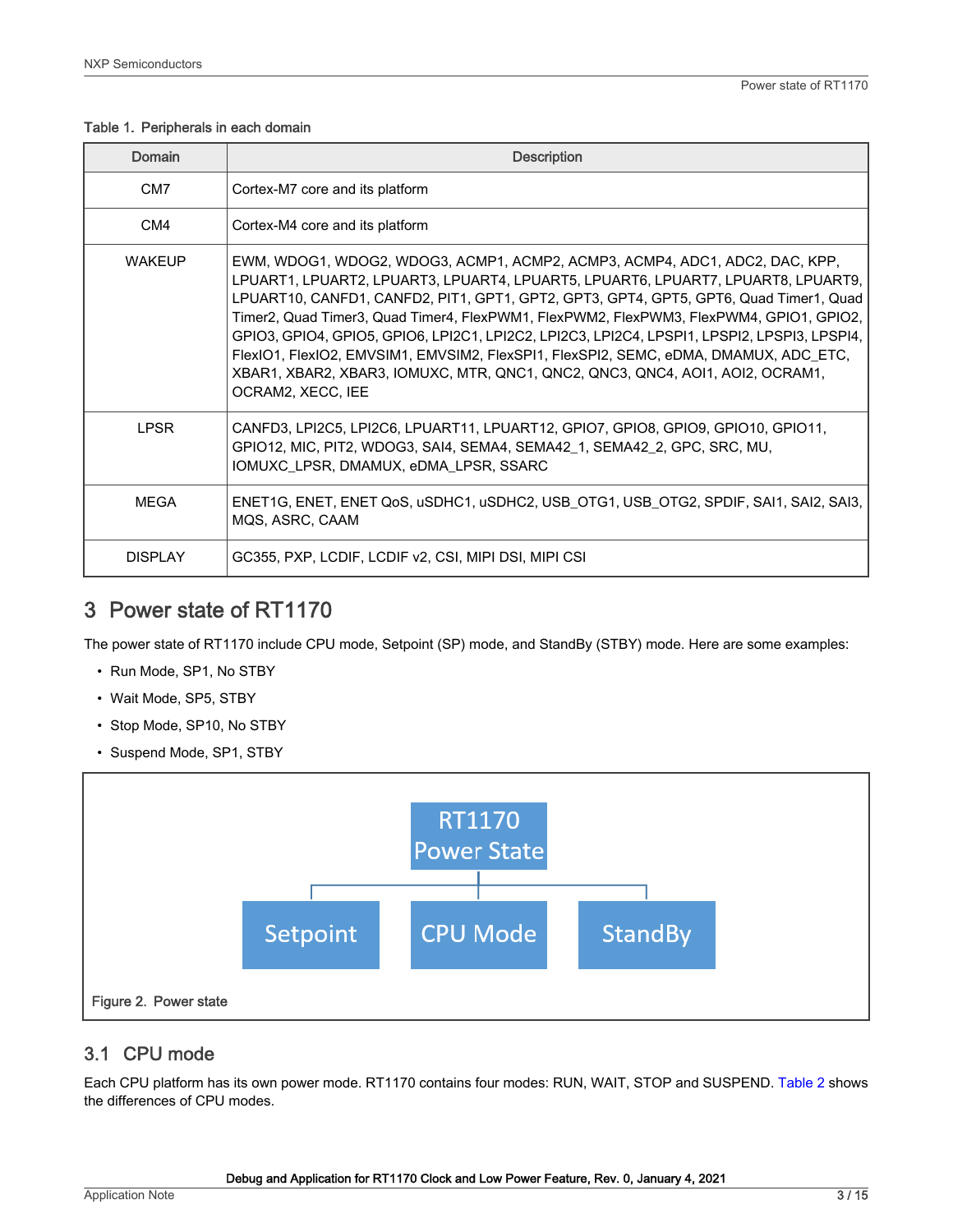| Power mode     | <b>CPU</b>     | <b>CPU</b><br>clock | <b>CPU</b> power | M <sub>7</sub><br>cache    | M <sub>4</sub><br>cache | M <sub>7</sub><br><b>TCM</b> | M4<br><b>TCM</b> | On-platform<br>peripheral <sup>1</sup> | <b>Exit time</b><br>latency |
|----------------|----------------|---------------------|------------------|----------------------------|-------------------------|------------------------------|------------------|----------------------------------------|-----------------------------|
| <b>RUN</b>     | Run            | ON                  | <b>ON</b>        | ON                         | ON                      | <b>ON</b>                    | ON               | <b>ON</b>                              |                             |
| <b>WAIT</b>    | <b>WFI/WFE</b> | <b>OFF</b>          | <b>ON</b>        | <b>Clock</b><br><b>OFF</b> | ON                      | ON <sup>2</sup>              | ON <sup>2</sup>  | <b>ON</b>                              | Extremely<br>short          |
| <b>STOP</b>    | <b>WFI/WFE</b> | <b>OFF</b>          | ON <sup>2</sup>  | <b>Clock</b><br><b>OFF</b> | ON                      | ON <sup>2</sup>              | ON <sup>2</sup>  | <b>ON</b>                              | Short                       |
| <b>SUSPEND</b> | <b>WFI/WFE</b> | <b>OFF</b>          | OFF <sup>2</sup> | Power<br><b>OFF</b>        | ON                      | OFF <sup>2</sup>             | OFF <sup>2</sup> | <b>OFF</b>                             | Long                        |

#### <span id="page-3-0"></span>Table 2. Differences of CPU modes

1. The On-platform peripheral state is related with the CPU power state. For example, there is a fast GPIO in M7 platform and usually GPIO can be a wakeup source for the whole system. But if the CM7 enters the suspend mode or other CPU power-down mode, the fast GPIO cannot be a wakeup source, because the fast GPIO is powered down.

2. The settings can configured by PGMC.

From the CPU side, the main difference is the CPU state. CPU enters the WFI or WFE state and wait for the wakeup signals. Meanwhile, the clock and power of CPU enters their own state. The exit latency or wakeup time is impacted by the clock and power state. The CPU is powered down in the SUSPEND mode, which means it takes a longer wakeup latency than WAIT and STOP mode.

### 3.2 Setpoint

Setpoint (SP) is a new concept in RT1170. It is a group settings for clock and power supply. There are 16 SP in RT1170 that means there are 16 group settings for clock and power supply.

SP can help to enable or disable a clock source by hardware. For example, ARM PLL needs to power on at SP1 but power down at SP9. When trigger a SP transition from 1 to 9, the ARM PLL will be powered down. If the SP transition is from 9 to 1, ARM PLL is powered on. These power-on and power-off steps can be performed on the hardware. Except for RC16M (OSCPLL0), the other 28 clock sources can be controlled by SP. RC16M is an Always-ON clock source and it can only be powered down in the STBY mode.

| <b>Clock source</b> | SP <sub>0</sub> | SP <sub>1</sub> | SP7        | SP <sub>9</sub> |
|---------------------|-----------------|-----------------|------------|-----------------|
| <b>ARM PLL</b>      | <b>ON</b>       | ON              | <b>OFF</b> | <b>OFF</b>      |
| PLL1G               | <b>OFF</b>      | ON              | <b>OFF</b> | <b>OFF</b>      |
| <b>PLL528</b>       | ON              | ON              | <b>OFF</b> | <b>OFF</b>      |
| RC16M               | <b>ON</b>       | ΟN              | ON         | ON              |

Table 3. Different clock source state under different SP

For example, at SP1, the M7 clock root run at 1 GHz, the clock source is PLL1G, and DIV is 0. Once the SP transits to SP0, the source of clock root is switched to Arm PLL which runs at 700 MHz. If the developer wants this SP to run at 350 Mhz, the DIV can also set as 1. These operations are performed by SP.

|  |  | Table 4. Different clock root settings under different SP |  |  |  |  |
|--|--|-----------------------------------------------------------|--|--|--|--|
|--|--|-----------------------------------------------------------|--|--|--|--|

|                 |         | SP <sub>0</sub> | SP <sub>1</sub> |                | SP <sub>2</sub> |                | SP <sub>3</sub> |                |
|-----------------|---------|-----------------|-----------------|----------------|-----------------|----------------|-----------------|----------------|
| Clock root      | Source  | <b>Divider</b>  | Source          | <b>Divider</b> | Source          | <b>Divider</b> | Source          | <b>Divider</b> |
| CM <sub>7</sub> | ARM PLL |                 | SYS PLL1        |                | SYS_PLL1        |                | SYS_PLL1        |                |
| CM4             | PLL3    |                 | <b>RC400</b>    |                | RC400           |                | RC400           |                |

Table continues on the next page...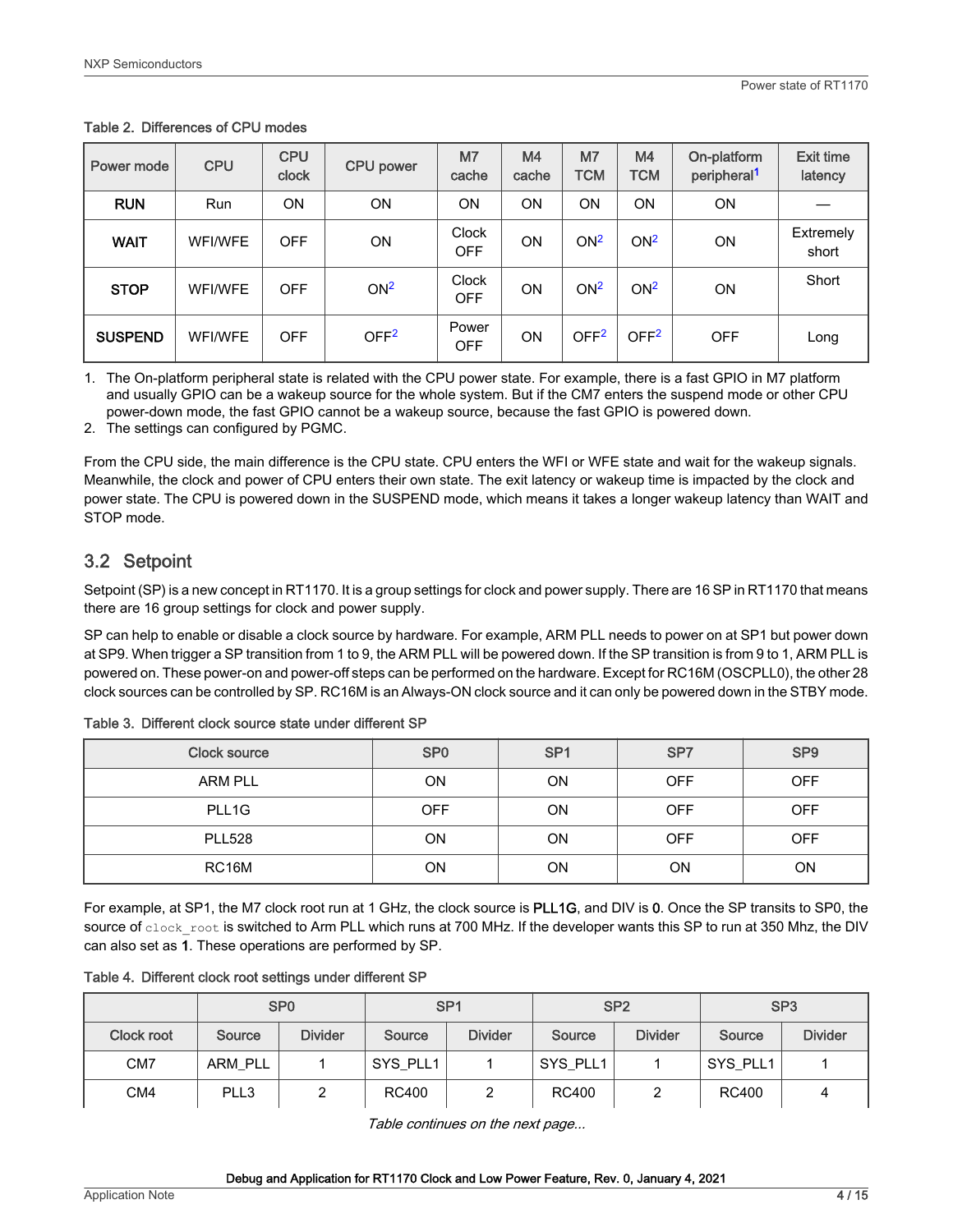|                   |        | SP <sub>0</sub> | SP <sub>1</sub> |                | SP <sub>2</sub> |                | SP <sub>3</sub> |                |
|-------------------|--------|-----------------|-----------------|----------------|-----------------|----------------|-----------------|----------------|
| <b>Clock root</b> | Source | <b>Divider</b>  | Source          | <b>Divider</b> | Source          | <b>Divider</b> | Source          | <b>Divider</b> |
| <b>BUS</b>        | RC400  |                 | PLL3            |                | PLL3            |                | PLL3            |                |
| <b>BUS LPSR</b>   | PLL3   | 4               | PLL3            |                | PLL3            | 4              | <b>RC400</b>    |                |

<span id="page-4-0"></span>

|  |  |  | Table 4. Different clock root settings under different SP (continued) |
|--|--|--|-----------------------------------------------------------------------|
|  |  |  |                                                                       |

Besides the clock, SP can help to control power supply. Such as Enable FBB at SP1 which the CPU run at 1 GHz, disable FBB at other SP. Enable DCDC or Disable DCDC in some SP. SP can control the internal LDO enable, disable or bypass. Power domain MIX (WAKEUP, MEGA and DISP MIX) power ON or OFF and some memory power level settings can be set by SP, such as TCM and LMEM.

SP is used to control the state of the CCM, GPC, SRC, SSRAC, PGMC, DCDC and PMU modules. There are up to 16 setpoints which can be used to configure clock and other power related peripherals. SP controls the enable or disable state of a peripherals and configures a detailed value to a peripherals. Such as DCDC, SP can enable or disable in each setpoint and adjust the DCDC voltage in each setpoint. In other words, SP is a group of settings used to control some peripherals under different setpoint level.

# 3.3 Stand-by (STBY)

Standby mode is the third kind of low-power mode besides CPU mode and SP. It is related to state of all CPU platforms and has a much shorter transition time than SP. STBY further reduces power consumption through the following operations.

- Load the STBY SP settings to each module.
- Analog modules enter STBY mode.
- Internal BUS stop working.
- Almost all of system are stopped and only the wakeup source alive.

When the chip enters the STBY mode, the currents of  $DCDC$  IN, LPSR IN, and SNVS IN are about a few mA in total. This is an important current value because in other power mode or non STBY mode, the current is much bigger.

Before entering the STBY mode, both CPUs should be in the low-power mode, WAIT, STOP, or SUSPEND. If a core doesn't enter a low-power mode, the chip is not able to enter the STBY mode. The low-power mode for each core can be different, such as, CM7 WAIT STBY and CM4 SUSPEND STBY.

# 4 Debug and application skills

### 4.1 Clock output

Clock output pins help users to know whether a clock or a PLL work well or not, including enable or disable status, the frequency in the run or low-power mode. RT1170 contains two clock output pins, CLKO1 and CLKO2. They can fan out the clock to a pin and an oscilloscope can be used to measure the information as needed. Two testing pads are required for this function.

- CLKO1:GPIO EMC B1 40 can fan out the following clocks:
	- kCLOCK\_OscRc48MDiv2
	- kCLOCK\_Osc24Mout
	- kCLOCK\_OscRc400M
	- kCLOCK\_OscRc16M
	- kCLOCK\_SysPll2Pfd2
	- kCLOCK\_SysPll2Out
	- kCLOCK\_SysPll3Pfd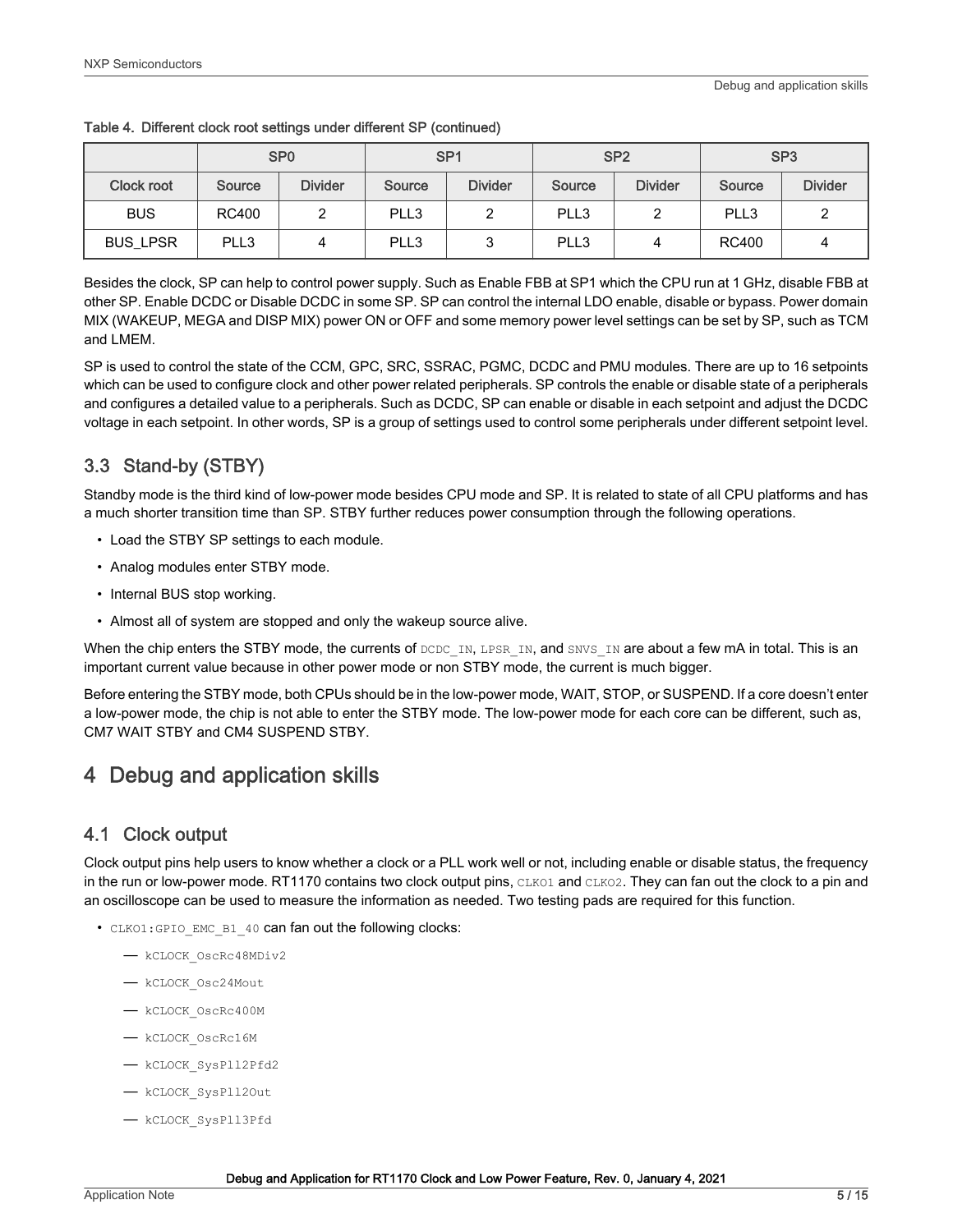- <span id="page-5-0"></span>— kCLOCK\_SysPll1Div5
- CLKO2:GPIO\_EMC\_B1\_41 can fan out the following clocks:
	- kCLOCK\_OscRc48MDiv2
	- kCLOCK\_Osc24Mout
	- kCLOCK\_OscRc400M
	- kCLOCK\_OscRc16M
	- kCLOCK\_SysPll2Pfd3
	- kCLOCK\_OscRc48M
	- kCLOCK\_SysPll3Pfd1
	- kCLOCK\_AudioPllOut

The output capacity of the pin is limited, so it is recommended to use the internal frequency divider to output after frequency division for higher frequency clocks. Taking CLKO2 output Aduio PLL as an example:

1. Initiate the pin.

IOMUXC\_SetPinMux(IOMUXC\_GPIO\_EMC\_B1\_41\_CCM\_CLKO2,0U);

2. Configure the clock source and divider. Audio PLL may work at a high frequency. It means that a suitable frequency division factor needs to be configured.

```
rootCfg.mux = 7; //Select kCLOCK_AudioPllOut
rootCfg.div = 20; // Divison factor is 20
CLOCK SetRootClock(kCLOCK Root Cko2, &rootCfg);
```
3. A waveform can be measured by an oscilloscope if the audio PLL is enabled.

There is a limitation: when the first output clock source is turned and tries to go another clock source, it will fail. For example:

Switch all the clock roots using RC48M\_DIV2 as the clock source to OSC24M. The reason for this step is that most clock roots use RC48M\_DIV2 as a default clock source. Then power off RC48M.

ANADIG\_OSC->OSC\_48M\_CTRL &= ~ANADIG\_OSC\_OSC\_48M\_CTRL\_TEN\_MASK;

If using rootCfg.mux = 0 as the clock source, switch to rootCfg.mux = 1. Even if the OSC24M clock is available, the clock waveform cannot get it by an oscilloscope.

#### 4.2 Clock observer

In RT1170, the clock observer, like an oscilloscope, is used to measure the clock frequency. It is a useful function on developing the power mode and other cases related with clock. There is an example in power mode switch:

void PrintSystemClocks(void);

This API can print the frequency of M7\_Clock\_Root, M4\_Clock\_Root, Bus\_Clock\_Root, LPSR\_Clock\_Root. An API can get more Clock Root frequency:

uint32 t CLOCK GetFreqFromObs(uint32 t obsSigIndex, uint32 t obsIndex)

Taking audio PLL as an example:

CLOCK GetFreqFromObs(CCM\_OBS\_PLL\_AUDIO\_OUT);

Then the frequency of Audio PLL can be obtained by this API.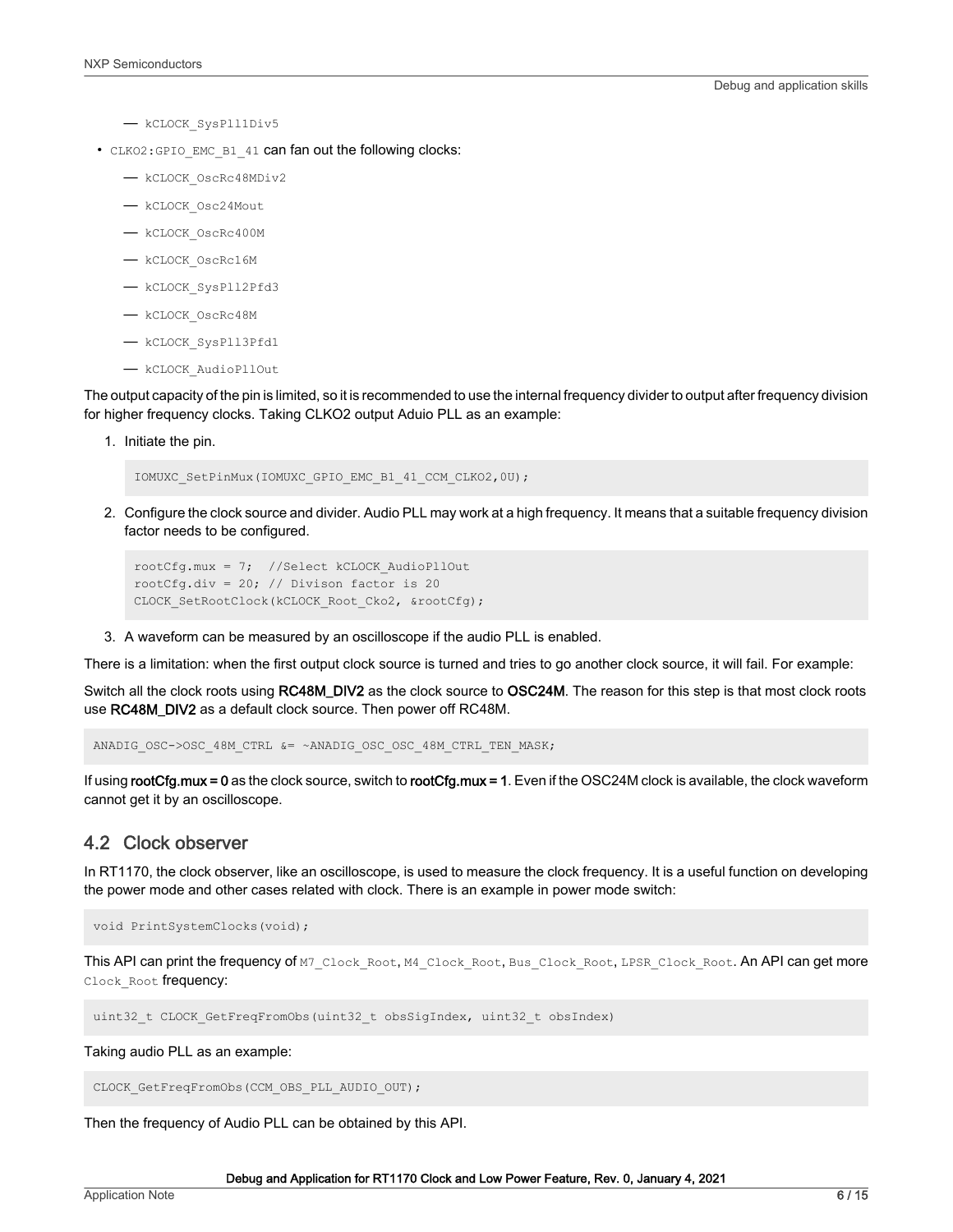<span id="page-6-0"></span>This observer can measure by the software and fan out the clock to a pad. It is useful when debugging in the lower power mode.

## 4.3 CPU power mode and Setpoint State

When developing a low-power case, the CPU mode and SP value vary with requirements. Some registers can monitor the current power mode, SP value, and the previous state. There is a CPU mode status register in GPC. It is a read-only register. Reading  $bit[1:0]$  can get the current power mode state and  $bit[3:2]$  can get the previous state.



When debugging with SP current and previous register, one case may cause confusion: SP transition needs both M7 and M4 transition done before you can get the expect target value. There is an example:



Figure 4 shows a simple process about the SP transition from SP1 to SP5. If the chip is under SP1, CM7 sends SP5 request and then immediately checks the current and previous register. The current register value is still SP1 not SP5. The reason is that the SP transition needs both M7 and M4 done. It is similar with Step2 in Figure 4. If checking the value in Step3, a correct value is obtained. This will also happen when CM4 sends SP transition first.



### 4.4 Chip enters standby mode or not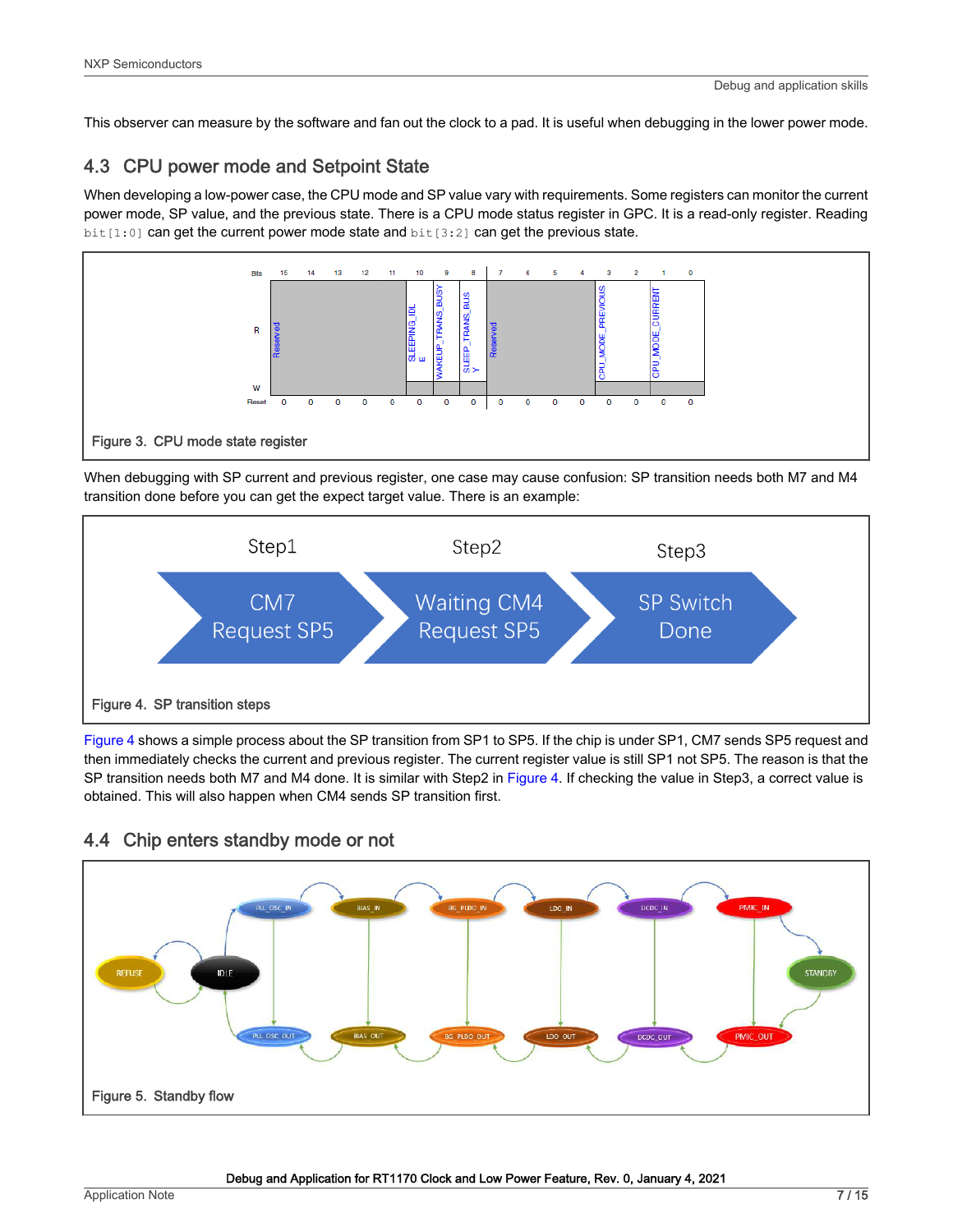<span id="page-7-0"></span>As shown in [Figure 5](#page-6-0), the last step in standby transition sequence is  $PMIC$  IN, which means if the PMIC enters STBY, the whole sequence ends successfully. PMIC\_STBY\_REQ pin indicates that the PMIC enters STBY mode. When the system enters STBY mode, PPC sends a signal to PMIC\_STBY\_REQ and outputs a high-level signal. The PIN can be used to check whether the Chip is in the STBY mode or not. This method may consume more power if a resister or a device is connected to this PIN. In the EVK board, it connects some devices and consumes more power in SNVS domain.

There is another method to monitor the Standby. The RC16 oscillator is an always-on clock source. When entering the STBY mode, it is powered down, which means a CLKO pin can be used to indicate this state. If the RC16 is powered down, the system enters the STBY mode.

#### 4.5 Handshake

The purpose of handshake is to ensure that before the CPU issues a low-power instruction WFI, all peripherals complete all transmissions and no longer receive new transmissions, to safely enter a low-power mode.

If a peripheral isn't assigned to a domain, the handshake needs to complete in two registers. The stop requset needs to send from IOMUXC\_GPR and IOMUXC\_LPSR\_GPR. When both stop requests are sent and the peripheral completes all transmissions, the stop ack signal is asserted.



Taking CAN1 as an example, CAN1\_STOP\_REQ needs to be sent from IOMUXC\_LPSR\_GPR35 bit[9] and IOMUXC\_GPR70 bit[9].

```
IOMUXC GPR->GPR70 |= 1<<9;
IOMUXC_LPSR_GPR->GPR35 |= 1<<9;
```
Then, check whether the transmission completes or not. Check IOMUXC LPSR GPR40 bit[3] and IOMUXC GPR75 bit[3].

```
while((IOMUXC GPR-->GPR75 & 0x8) == 0); //Check bit3
while((IOMUXC LPSR GPR-->GPR40 & 0x8) == 0); //Check bit3
```
If a peripheral is assigned to a domain, only one stop request needs to be sent. Taking CAN1 as an example, CAN1 is assigned to CM4 domain and CAN1\_STOP\_REQ needs to be sent from IOMUXC\_LPSR\_GPR35 bit[9].

IOMUXC\_LPSR\_GPR->GPR35 |= 1<<9;

Then, check whether the transmission completes or not. Check IOMUXC LPSR GPR40 bit[3].

while((IOMUXC LPSR GPR->GPR40 & 0x8) == 0); //Check bit3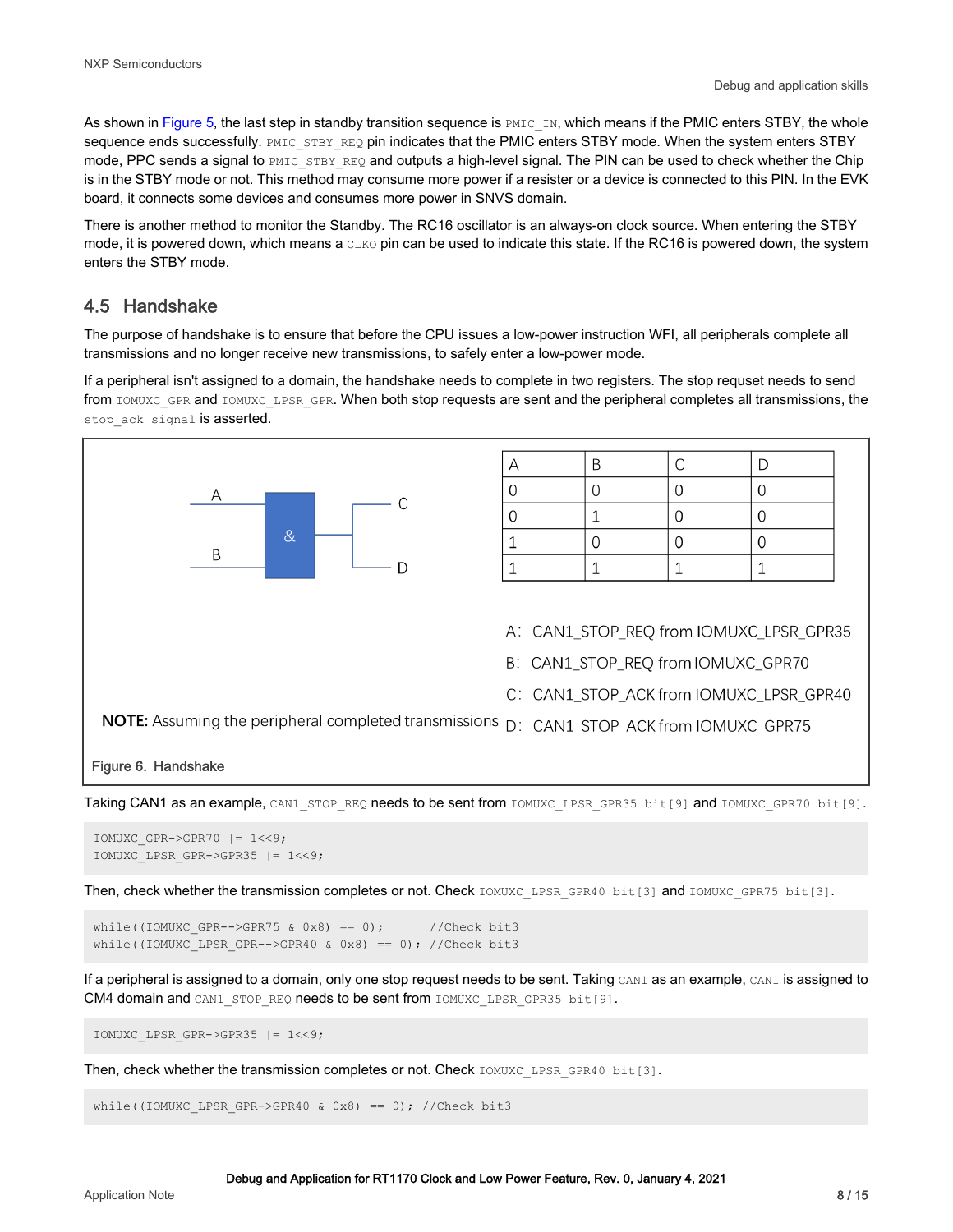<span id="page-8-0"></span>Before entering a low-power mode, make sure that all the peripherals have completed the transmission.

**NOTE** 

DMA/ENET (bus masters) should complete the handshake first and then flash/memories (bus slaves).

#### 4.6 Power down OCOTP

Powering down OCOTP can reduce the power consumption. For most use cases, OCOTP can be powered down after system boot, but for applications involving security, the power-down operation needs to be careful.

```
OCOTP->HW_OCOTP_PDN |= OCOTP_HW_OCOTP_PDN_PDN0_MASK;
```
#### 4.7 SNVS\_XX pin leakage

SNVS  $xx$  pins can be used as tamper pins. By default, SNVS  $xx$  pins are input and internal pull resistors are not enabled. If SNVS  $xx$ pins are floating, the internal logic driven by SNVS xx pins are floating and then the leakage happens. So enabling the internal pull up resister to avoid the leakage.

IOMUXC SNVS GPR->GPR37 |= IOMUXC SNVS GPR GPR37 SNVS TAMPER PUE MASK;

#### 4.8 Enable DCDC DCM mode

DCDC module supports Continuous Conduction Mode (CCM) and Discontinuous Conduction Mode (DCM) operations. In low-power applications, DCM helps to increase the efficiency of the DCDC module to achieve lower power consumption.

Detailed configurations include:

- REG1[RLOAD REG\_EN\_LPSR] = 1'b0
- $REG0[PWDZCD] = 1'b0$
- REG3[DISABLE IDLE SKIP] = 1'b0
- REG3[DISABLE\_PULSE\_SKIP] = 1'b0
- REG0[PWD\_CMP\_OFFSET] = 1'b0
- REG2[LOOPCTRL EN RCSCALE] = 3'b101
- $REG1[3] = 1'b1$

The targets of DCDC low-power mode can be set to one step lower than the targets of run mode. For example, if the target of run mode is 1.0 V and 1.8 V, set target of low-power mode to 0.975 V and 1.775 V. In addition, set ANA\_STYBY\_TRG\_SP[3:0] and DIG STBY TRG SP[3:0] one step lower than the run mode targets.

#### 4.9 Wakeup source configuration

Before entering a low-power mode and executing WFI instruction, configure wakeup sources first. Follow steps as below and an interrupt wakeup source can be used to wake up chip in the low-power mode. The handshake step is to guarantee that all the peripherals have completed the transmission. Assuming the handshake has been completed and the peripheral has been initialized, take GPIO and GPT as wakeup source as an example.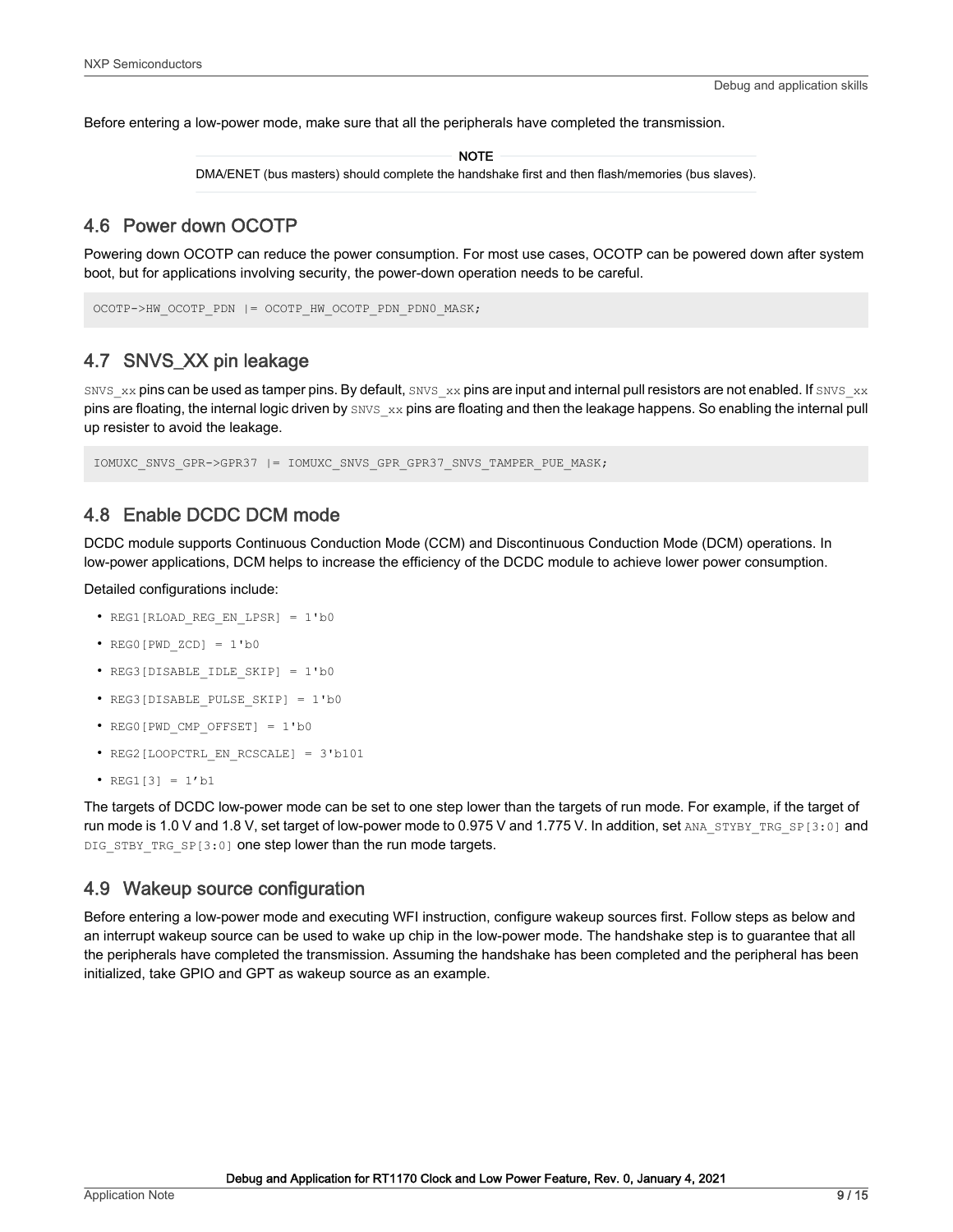#### <span id="page-9-0"></span>4.9.1 GPIO as a wakeup source

```
/* Enable GPIO pin interrupt */
GPIO EnableInterrupts(APP WAKEUP BUTTON GPIO, 1U << APP WAKEUP BUTTON GPIO PIN);
EnableIRQ(APP_WAKEUP_BUTTON_IRQ);
/* Mask all interrupt first *GPC DisableAllWakeupSource(GPC CPU MODE CTRL);
/* Enable GPC interrupt */
GPC_EnableWakeupSource(APP_WAKEUP_BUTTON_IRQ);
```
Figure 7. Configure GPIO as a wakeup source

- 1. Enable a PIN interrupt.
- 2. Enable GPIO IRQ.
- 3. Disable all of wakeup sources registers in GPC.
- 4. Enable GPIO as a wakeup source in GPC.

#### 4.9.2 GPT timer as a wakeup source

/\* Enable GPT Output Compare1 interrupt \*/ GPT\_EnableInterrupts(EXAMPLE\_GPT, kGPT\_OutputCompare1InterruptEnable);  $/*$  Enable at the Interrupt  $*/$ EnableIRQ(GPT\_IRQ\_ID); GPC\_DisableAllWakeupSource(GPC\_CPU\_MODE\_CTRL); /\* Enable GPC interrupt \*/ GPC EnableWakeupSource(GPT IRQ ID);

Figure 8. Configure GPT as a wakeup source

- 1. Enable a GPT output compare interrupt.
- 2. Enable GPT IRQ.
- 3. Disable all of wakeup source registers in GPC.
- 4. Enable GPT as a wakeup source in GPC.

#### 4.10 Chip cannot enter a low-power mode

CPU cannot enter a low power mode due to the the following reasons.

#### • Pending interrupt

A pending interrupt prevents the GPC entering a low-power mode. There are a couple of methods to check whether there is a pending interrupt.

— CM\_IRQ\_WAKEUP\_STAT\_x in GPC register

x means the index of CM\_IRQ\_WAKEUP\_STAT register. There are eight registers for a GPC. That means for Dual Core silicon, 16 CM\_IRQ\_WAKEUP\_STAT registers needs to check and eight registers for Single Core silicon.

- CM\_NON\_IRQ\_WAKEUP\_STAT in GPC register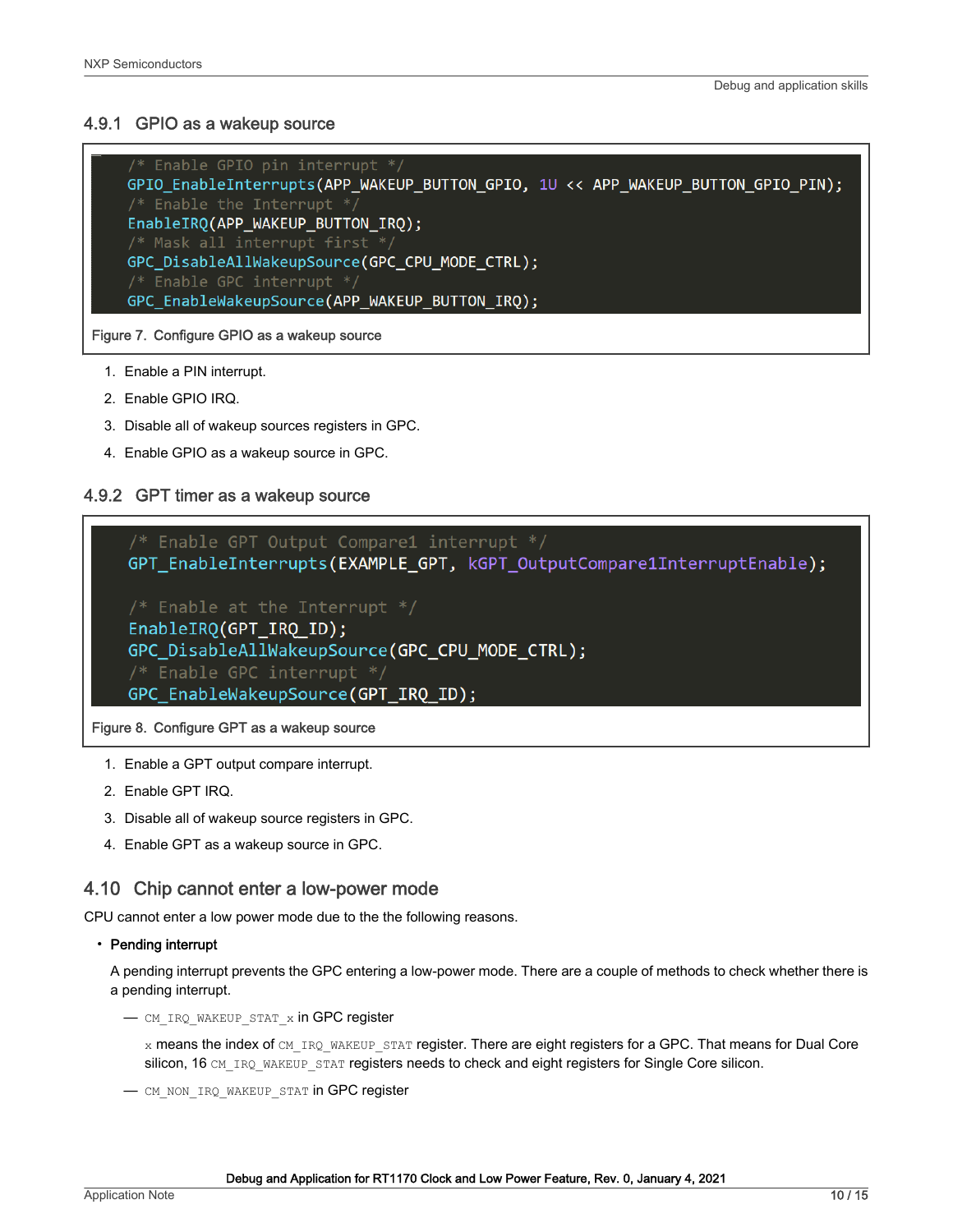<span id="page-10-0"></span>When a debugger is connected to a silicon, it may generate a pending interrupt to prevent the chip entering a low-power mode.

These registers can check whether there is a pending interrupt to prevent the system entering a low-power mode. If there is a pending interrupt,

- 1. Find which operation or peripheral generated this interrupt.
- 2. Disable and clean the status bit of this interrupt.

#### • Handshake

If the polling method is used to check the handshake result, the system may be blocked by an uncompleted transmission.

#### 4.11 Enter SNVS mode

SNVS mode can power down all of domain except SNVS domain by powering down the external DCDC circuit. Either software or hardware can help to enter the SNVS mode.

• Software mode:

```
SNVS->LPCR |= SNVS_LPCR_TOP_MASK;
```
• Hardware mode:

Press the ON/OFF button for more than five seconds, and the chip enters the SNVS mode.

### 4.12 Wake up from SNVS mode

To wake up the chip from SNVS mode, use the peripheral running and generating an interrupt as a wakeup source. For example, the WAKE UP pin can configure as a GPIO and generate an interrupt when there is a input signal, edge trigger or level trigger.

For RT1170, the tamper pin on some parts can be used as a GPIO, which means these pins can wake up the chip.

Besides GPIO, RTC is a wakeup source in the SNVS mode.

The ON/OFF button is another wakeup source to wake up chip from SNVS mode. Pressing ON/OFF can wake up the chip.

#### 4.13 Peripheral state in a low-power mode

Usually a peripheral needs two basic conditions to work normally, clock and power supply. These two condition are also used to judge whether a peripheral can work in a low-power mode. The below describes simple check steps.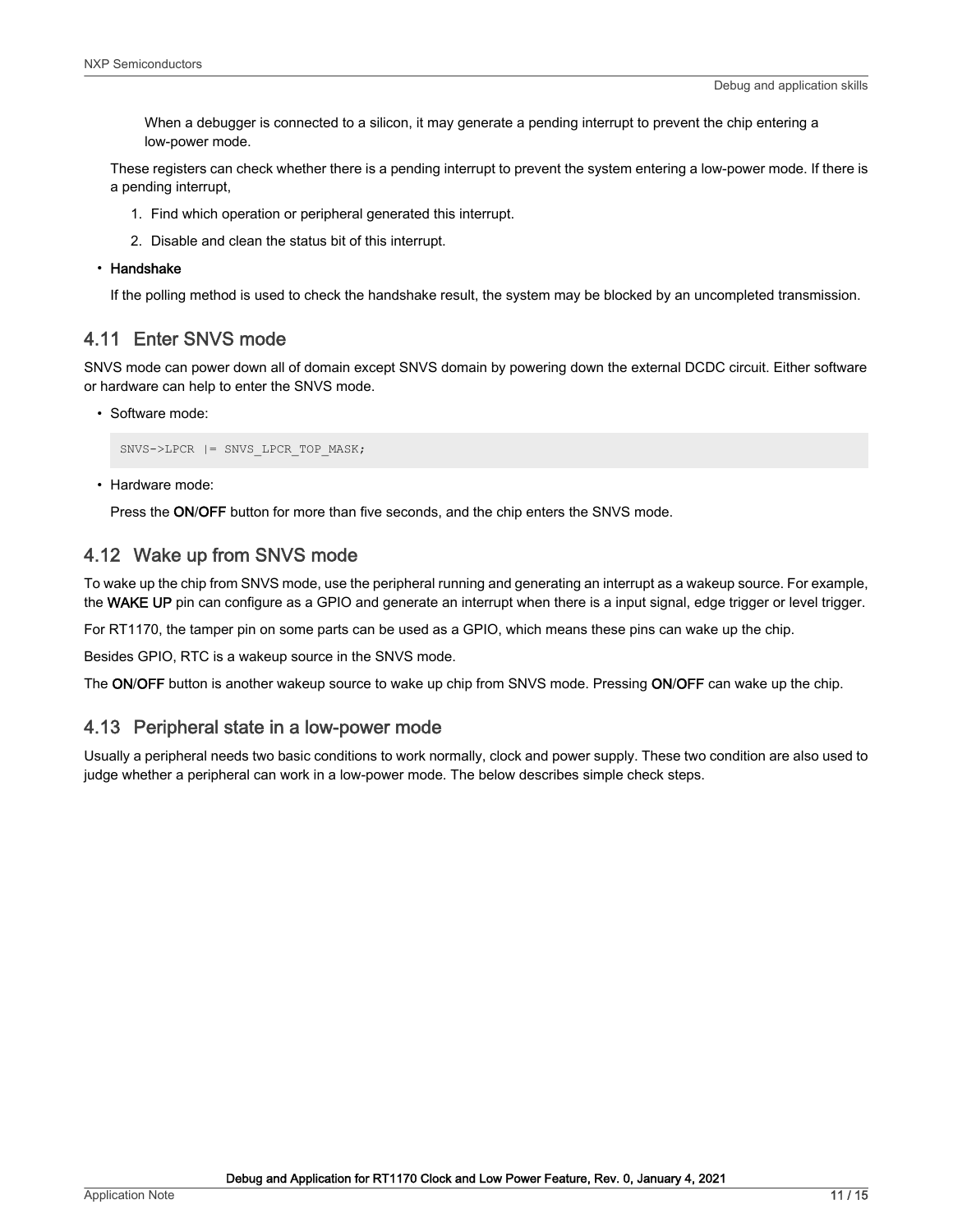#### 4.13.1 Clock



As shown in Figure 9 and Figure 10, clock includes clock source, clock root and LPCG. To make sure the clock for a peripheral is available, these three parts need to be enabled and work at a suitable frequency.

Steps to check whether a peripheral can work in a low-power mode:

1. Clock source: Check whether the clock source is used for the peripheral enable under an SP.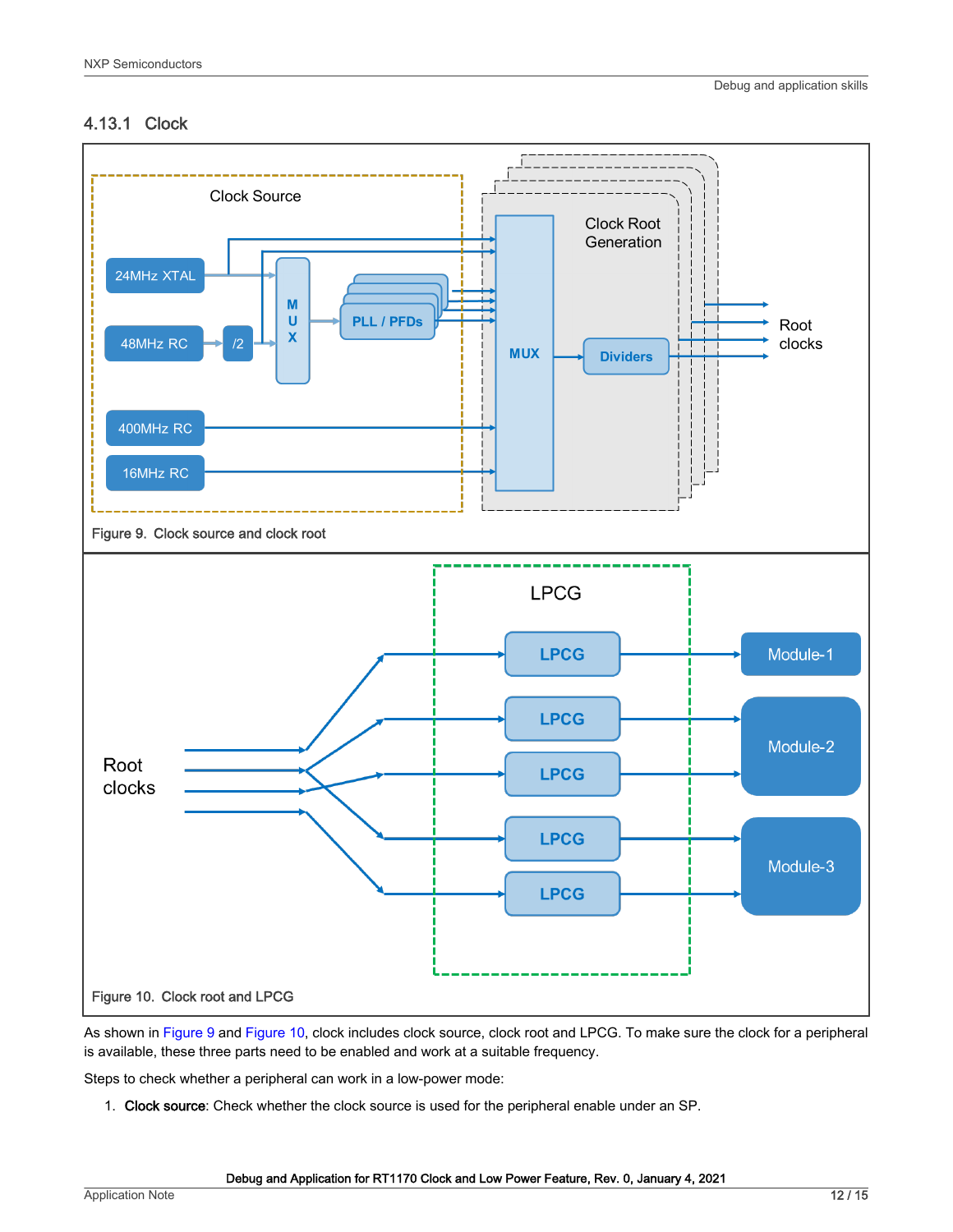<span id="page-12-0"></span>There are several clock sources in RT1170. In a NOT-STBY mode, these clock sources are controlled by SP. If RT1170 needs to work in the STBY mode, power down all clock sources to get a minimum power consumption data. However, if a peripheral is the wakeup source by an asynchronous interrupt such as LPUART, LPIIC or LPSPI, keep RC16M and RC48M or other low-frequency clock sources alive. Besides this, some peripherals such as GPT, RTC and WDOG can use 32 K as a clock source. 32 K is a always online clock source in any SP, power mode and even STBY mode. These peripheral can work under any SP, power mode and even STBY mode.

2. Clock root: Enable the clock root, select a clock source for clock root, and set an appropriate frequency division factor.

The clock root is used to select a clock source for a peripheral. For some clock roots, it can be controlled by SP, such as M7, M4, BUS, BUS\_LPSR. But most clock roots are controlled by SW.

3. LPCG: Check the target CPU mode and LPCG settings.

LPCG is a clock gate between clock root and a peripheral. For a peripheral which will be used as a wakeup source, LPCG is always controlled by CPU power mode. The settings are as below:

- The clock source is not needed in any mode and can be turned off.
- The clock source is needed in RUN mode but not needed in WAIT or STOP mode.
- The clock source is needed in RUN and WAIT mode but not needed in STOP mode.
- The clock source is needed in RUN, WAIT, and STOP mode.
- The clock source is always ON in any mode include SUSPEND.

#### 4.13.2 Peripheral power supply

The peripheral in RT1170 belong to different domain. If a power domain or a power MIX is powered down, the peripheral under this MIX will also power down.

For example, there are three CANFD in RT1170, CANFD1 and CANFD2 belong to WAKEUP MIX and CANFD3 belongs to LPSR MIX. Assuming that the clock system is working properly, check which CANFD is used as a wakeup source. If **CANFD1** and CANFD2 are used, power on WAKEUP MIX in the lower power mode. MIX ON or OFF can be controlled through either hardware SP or software. SP is always recommended because it makes the power mode switch simpler and safer. To make sure that the WAKEUP MIX is powered on in the low power mode, just check the SP table. For **CANFD3**, follow the same steps.

#### 4.14 Peripherals state after wakeup

The state of a peripheral after the chip wakeup depends on the following items.

#### • Clock

The clock source is controlled by SP. Check the clock source as described in [Chip enters standby mode or not](#page-6-0).

• Power

If the power mix which the peripheral belongs to is powered down, the peripheral's settings are lost and there is no need to re-initialize it.

For example, GPIO AD 04 is connected to an LED to indicate the state.

- When this pin works as GPIO, it belongs to WAKEUP MIX.
- If the chip switches to SP15 or other SP with WAKEUP MIX OFF, this GPIO is powered down. After the chip is waken up, this GPIO cannot be used directly until re-initialized.
- If the chip switches to an SP with WAKEUP MIX ON, the GPIO doesn't need to be re-initialized.

#### • SSARC

The State Save and Restore Controller (SSARC) saves the registers of functional modules in memory before power-down and restores the registers from memory after the module is powered on.

If the power mix is powered down in the low power-mode and wakeup process, SSARC can help to save the register settings before a MIX power-down and restore the settings after the MIX power-on. Taking GPIO as an example, GPIO AD 04 is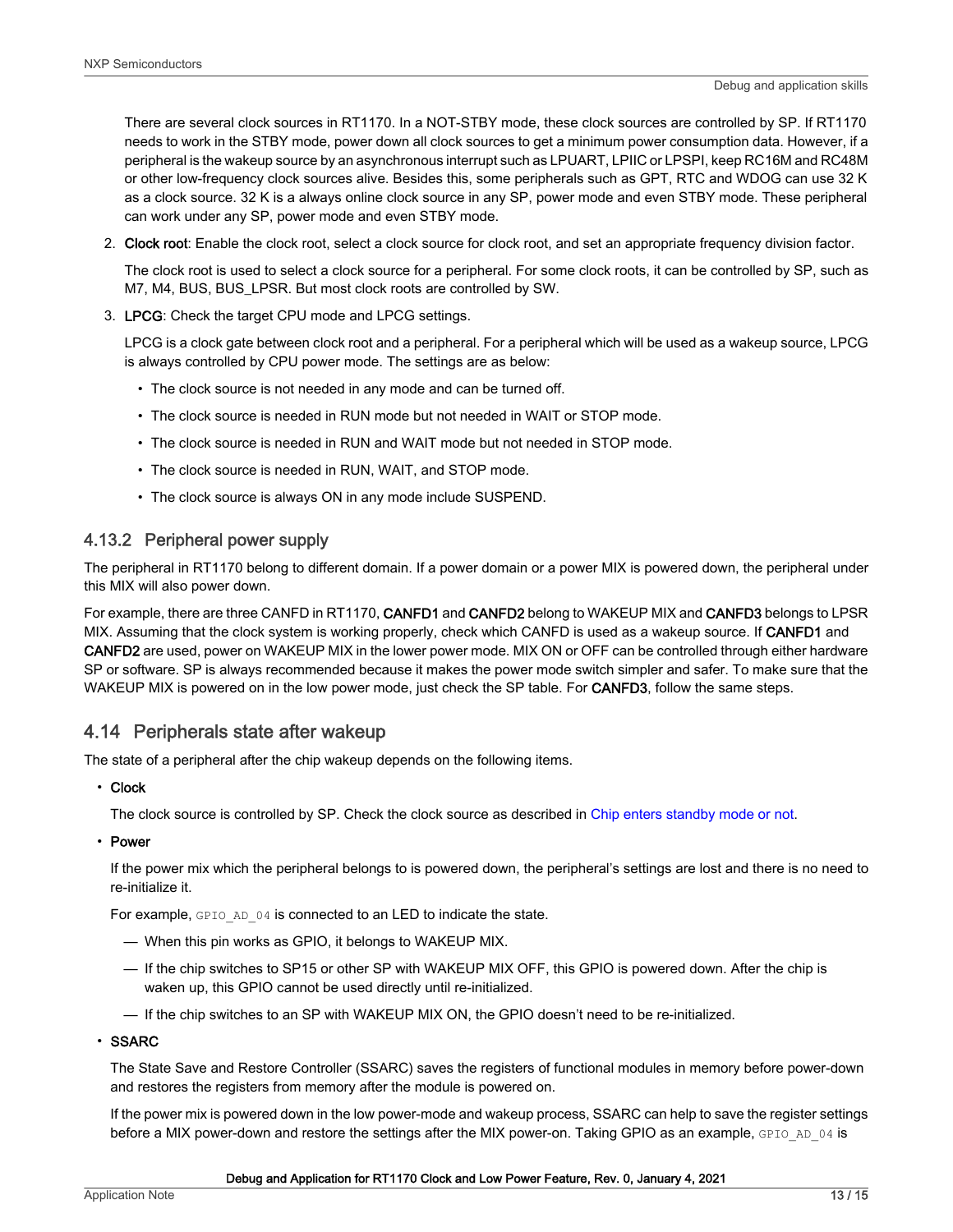<span id="page-13-0"></span>connected to an LED. If the SSARC is used, even when the WAKEUP MIX is powered down in the low-power mode, once the chip wakes up, the GPIO can be used directly without initialization.

#### 4.15 Jump to a specified address after reset

A reset is required if the chip wakes up from the suspend mode. After the chip wakes up, the silicon is able to jump to a specified address. Both CM7 and CM4 support this function. Taking CM7 as an example:



To achieve this function, the following conditions are required:

- The jump address needs to be aligned with 0x80.This requirement is determined by Arm core.
- The memory (RAM) or peripheral (FlexSPI) of the jump address need to be powered on or in the retention mode. Once RAM is power down, the data is lost. If the FlexSPI is powered down, the registers settings are lost. Once the chip wakes up, it fetches the instruction from the FlexSPI. But the FlexSPI is in the uninitialized state, the chip generates a lockup reset and re-boot from the image entry address. For FlexSPI, SSARC helps to solve this problem.
- The address listed in Figure 11 and Figure 12 is unused.